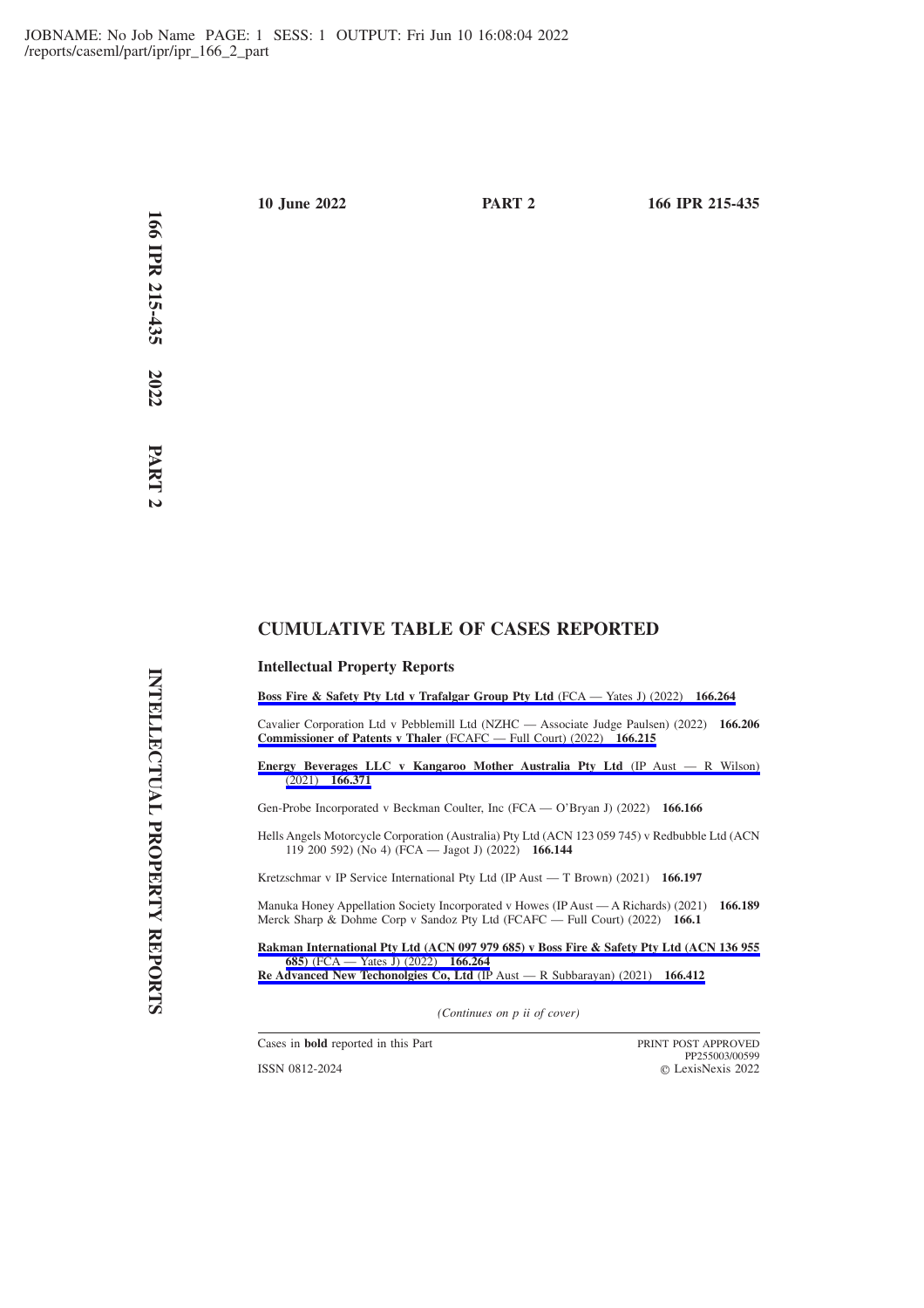#### **CUMULATIVE TABLE OF CASES REPORTED** *— continued*

Re Crescent Wealth Investments Australasia Pty Ltd (IP Aust — N Smith) (2021) **166.176**

**[Seven Network \(Operations\) Ltd v Bangkok Broadcasting & TV Co Ltd](https://advance.lexis.com/api/permalink/c2426ec6-2e11-4b64-8c3c-5c0a8d4af2a3/?context=1201008)** (IP Aust — B Knowles) (2021) **[166.404](https://advance.lexis.com/api/permalink/c2426ec6-2e11-4b64-8c3c-5c0a8d4af2a3/?context=1201008)**

**[State of Escape Accessories Pty Ltd \(ACN 163 053 665\) v Schwartz](https://advance.lexis.com/api/permalink/44f09b93-906b-48ca-86f0-2da11e6a0fad/?context=1201008)** (FCAFC — Full Court) (2022) **[166.242](https://advance.lexis.com/api/permalink/44f09b93-906b-48ca-86f0-2da11e6a0fad/?context=1201008)**

State Street Global Advisors Trust Company v Maurice Blackburn Pty Ltd (t/as Maurice Blackburn Lawyers) (FCAFC — Full Court) (2022) **166.29**

**[Trafalgar Group Pty Ltd v Boss Fire & Safety Pty Ltd](https://advance.lexis.com/api/permalink/bff2a076-1dbb-4de4-89da-27b7b105b090/?context=1201008)** (FCA — Yates J) (2022) **166.264**

Vector Corrosion Technologies Ltd v E-Chem Technologies Ltd (FCA — Jagot J) (2022) **166.61**

**[Wild Flour Cafe Pty Ltd v Rose](https://advance.lexis.com/api/permalink/1a5ec418-0fe4-4bbd-b2e4-2f437af2d833/?context=1201008)** (IP Aust — B Knowles) (2021) **166.391**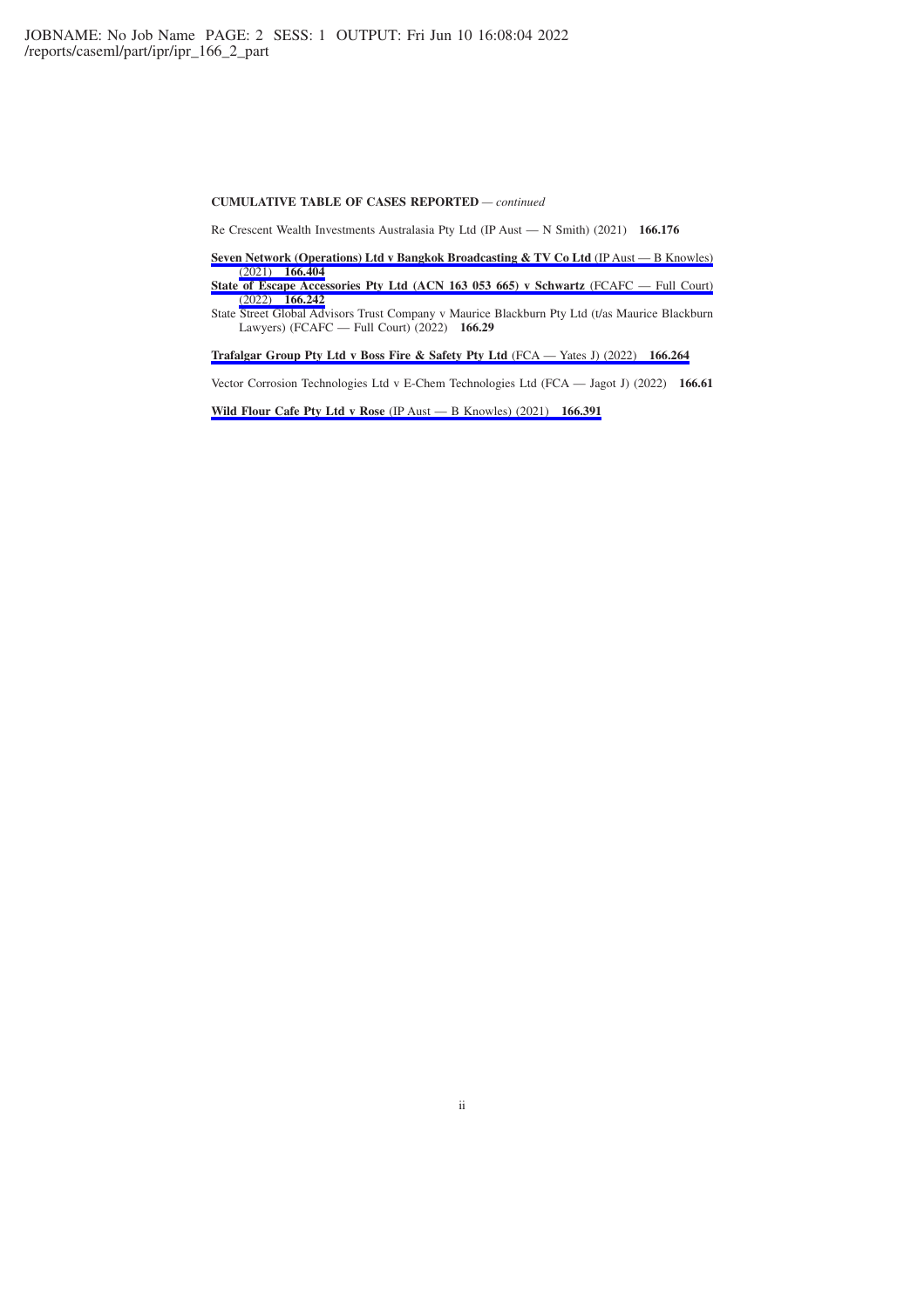### **CASES JUDICIALLY CONSIDERED IN THIS PART**

Advantage Rent-A-Car Inc v Advantage Car Rental Pty Ltd (2001) 52 IPR 24; [2001] FCA 683, followed 166.371

Aristocrat Technologies Australia Pty Ltd v Commissioner of Patents (2020) 382 ALR 400; 153 IPR 11; [2020] FCA 778, distinguished 166.412

Atlantis Corporation Pty Ltd v Schindler (1997) 39 IPR 29, considered and followed 166.215; followed 166.215

Burge v Swarbrick (2007) 232 CLR 336; 234 ALR 204; 72 IPR 235; [2007] HCA 17, applied 166.242

Carnival Cruise Lines Inc v Sitmar Cruises Ltd (1994) 120 ALR 495; 31 IPR 375, followed 166.391 Chris and Dora Di Lorenzo Partnership v Denversian Pty Ltd [2020] FCCA 1718, considered and distinguished 166.391

Colorado Group Ltd v Strandbags Group Pty Ltd (2007) 164 FCR 506; 243 ALR 127; 74 IPR 246; [2007] FCAFC 184, applied 166.391

Commissioner of Patents v RPL Central Pty Ltd (2015) 238 FCR 27; 328 ALR 458; 115 IPR 461; [2015] FCAFC 177, applied 166.412

D'Arcy v Myriad Genetics Inc (2015) 258 CLR 334; 325 ALR 100; 115 IPR 1; [2015] HCA 35, considered 166.412; considered and followed 166.215

DC Comics v Cheqout Pty Ltd (2013) 212 FCR 194; 299 ALR 110; 101 IPR 334; [2013] FCA 478, applied 166.391

De Cordova v Vick Chemical Company (1951) 1B IPR 496; 68 RPC 103, followed 166.404

Food Channel Network Pty Ltd v Television Food Network GP (2010) 185 FCR 9; 269 ALR 17; 86 IPR 437; [2010] FCAFC 58, followed 166.371

JMVB Enterprises Pty Ltd (formerly A'Van Campers Pty Ltd) v Camoflag Pty Ltd (2006) 154 FCR 348; 70 IPR 77; [2006] FCAFC 141, considered and followed 166.215; followed 166.215

Kafataris v Davis (2016) 120 IPR 206; [2016] FCAFC 134, considered and followed 166.215

McCormick & Co Inc v McCormick (2000) 51 IPR 102; [2000] FCA 1335, applied 166.391; followed 166.371

Millennium & Copthorne International Ltd v Kingsgate Hotel Group Pty Ltd (2012) 97 IPR 183; [2012] FCA 1022, followed 166.371

National Research Development Corporation v Commissioner of Patents (1959) 102 CLR 252; [1960] ALR 114; (1959) 1A IPR 63, considered 166.412

Nettlefold Advertising Pty Ltd v Nettlefold Signs Pty Ltd (1997) 38 IPR 495, followed 166.371

Ownit Homes Pty Ltd v Ownit Conveyancing Pty Ltd [2005] ATMO 47, followed 166.371

Parkdale Custom Built Furniture Pty Ltd v Puxu Pty Ltd (1982) 149 CLR 191; 42 ALR 1; 1A IPR 684, followed 166.371

Pham Global Pty Ltd v Insight Clinical Imaging Pty Ltd (2017) 251 FCR 379; 141 IPR 1; [2017] FCAFC 83, applied 166.391

Polwood Pty Ltd v Foxworth Pty Ltd (2008) 165 FCR 527; 244 ALR 626; 75 IPR 1; [2008] FCAFC 9, considered and followed 166.215

Prestige Group (Australia) Pty Ltd v Dart Industries Inc (1990) 26 FCR 197; 95 ALR 533; 19 IPR 275, followed 166.215

Re Aristocrat Technologies Australia Pty Ltd (2016) 123 IPR 341; [2016] APO 49, applied 166.412 Registrar of Trade Marks v Woolworths Ltd (1999) 93 FCR 365; 45 IPR 411; [1999] FCA 1020, followed 166.371

Renaud Cointreau & Cie v Cordon Bleu International Ltee (2001) 193 ALR 657; 52 IPR 382; [2001] FCA 1170, followed 166.404

Research Affiliates LLC v Commissioner of Patents (2014) 227 FCR 378; 316 ALR 135; 109 IPR 364; [2014] FCAFC 150, applied 166.412

Saville Perfumery Ltd v June Perfect Ltd (1939) 1B IPR 440; (1941) 58 RPC 147, followed 166.404

*(Continues on p iv of cover)*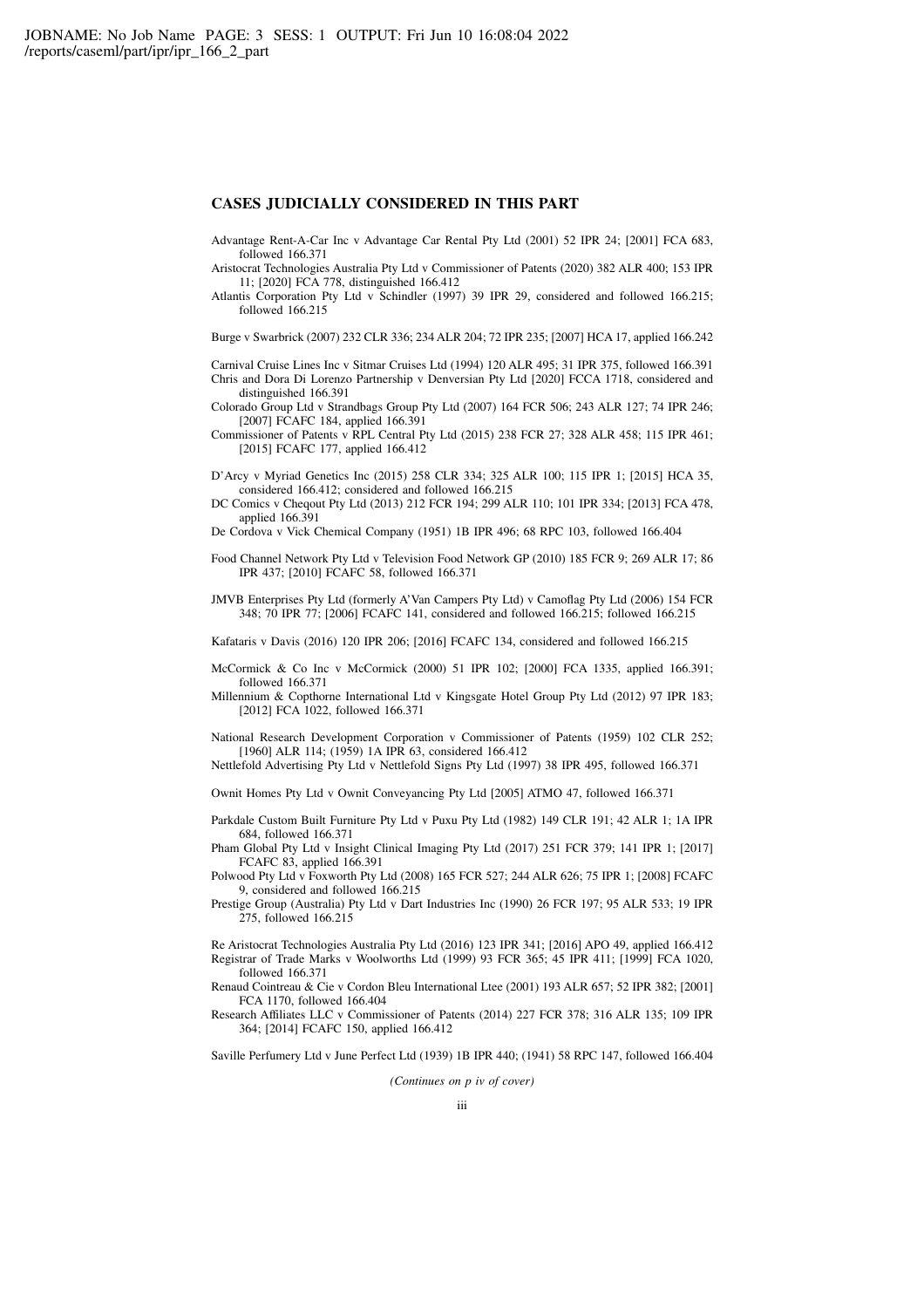### **CASES JUDICIALLY CONSIDERED IN THIS PART** *— continued*

Shell Company of Australia Ltd v Esso Standard Oil (Australia) Ltd (1961) 109 CLR 407; [1963] ALR 634; (1961) 1B IPR 523, followed 166.371, 166.391

Southern Cross Refrigerating Co v Toowoomba Foundry Pty Ltd (1954) 91 CLR 592; [1955] ALR 115; (1954) 1A IPR 465, considered 166.404; followed 166.371

- Telstra Corporation Ltd v Phone Directories Company Australia Pty Ltd (2015) 237 FCR 388; 328 ALR 247; 116 IPR 207; [2015] FCAFC 156, followed 166.371
- The Coca-Cola Company v All-Fect Distributors Ltd (t/as Millers Distributing Company) (1999) 96 FCR 107; 47 IPR 481; [1999] FCA 1721, considered 166.404
- Time Warner Entertainment Co, LP v Stepsam Investments Pty Ltd (2003) 134 FCR 51; 59 IPR 343; [2003] FCA 1502, followed 166.371
- University of Western Australia v Gray (2009) 179 FCR 346; 259 ALR 224; 82 IPR 206; [2009] FCAFC 116, considered and followed 166.215
- —v Gray (No 20) (2008) 246 ALR 603; 76 IPR 222; [2008] FCA 498, considered and followed 166.215
- Vehicle Monitoring Systems Pty Ltd v SARB Management Group Pty Ltd (2021) 399 ALR 670; 164 IPR 200; [2021] FCAFC 224, considered and followed 166.215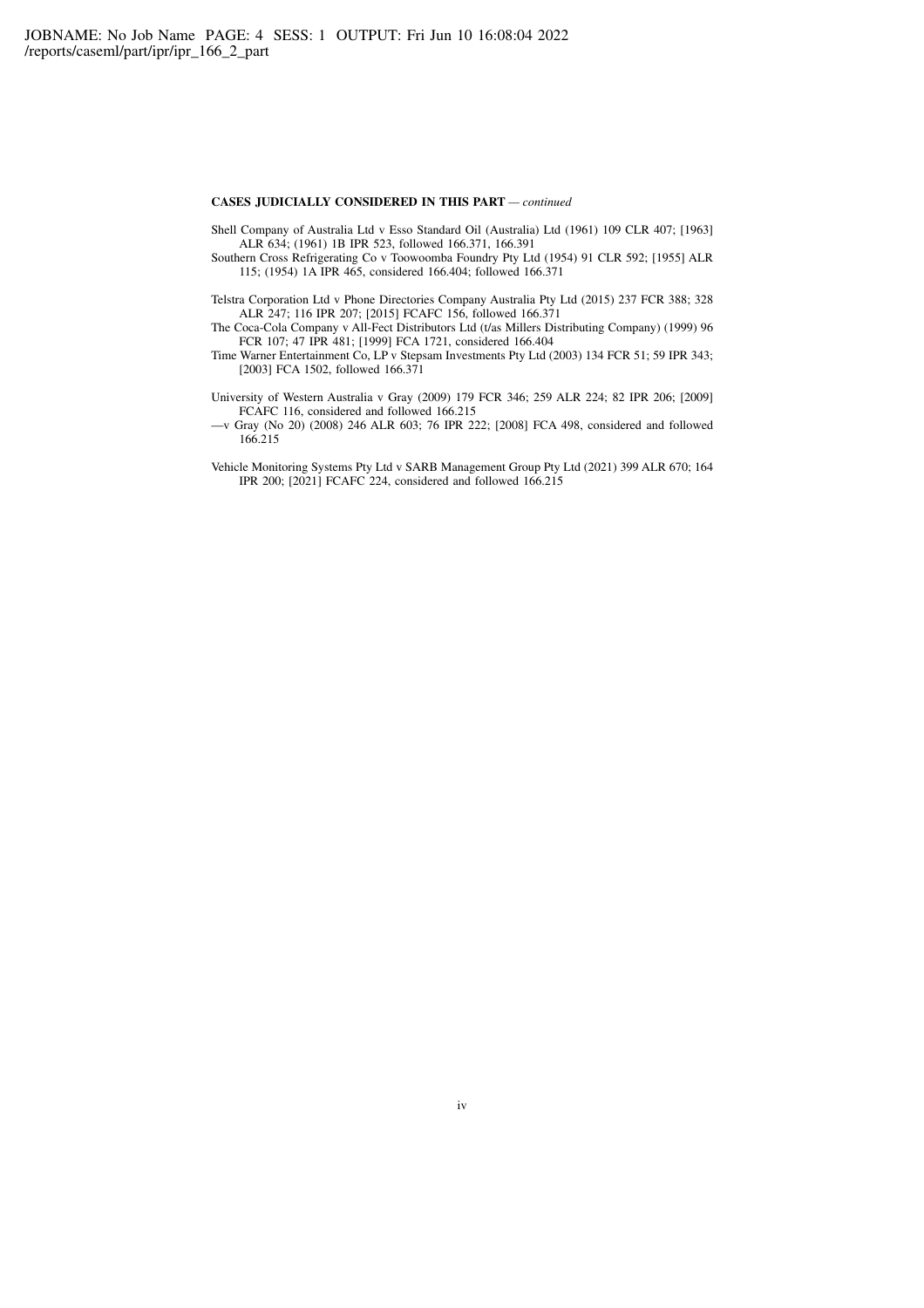## **STATUTES, RULES, ETC CITED IN THIS PART**

| <b>COMMONWEALTH CONSTITUTION</b>                                        | 166.215<br>s 33                                                        |
|-------------------------------------------------------------------------|------------------------------------------------------------------------|
| Constitution                                                            | 166.215<br>s 34                                                        |
| s $51(xviii)$ 166.215                                                   | 166.215<br>s 36                                                        |
|                                                                         | 166.264<br>s 40                                                        |
| <b>COMMONWEALTH</b>                                                     | 166.412<br>$s \ 40(2)(a) \ \ldots \ \ldots \ \ldots \ \ldots$          |
| Acts Interpretation Act 1901                                            | 166.215<br>s 45                                                        |
| $s(2(1) \ldots \ldots \ldots \ldots \ldots$<br>166.215                  | 166.215<br>s 49                                                        |
| 166.215<br>$s$ 2C $\ldots$ $\ldots$ $\ldots$ $\ldots$ $\ldots$ $\ldots$ | 166.215<br>s 59                                                        |
| 166.215<br>$s$ 15AA $\ldots \ldots \ldots \ldots$                       | 166.215<br>$s$ 64(2)(a)                                                |
| Competition and Consumer Act 2010                                       | 166.215<br>$s101B(2)$                                                  |
| Sch 2 s 18 . 166.264, 166.371, 166.391                                  | 166.215<br>$s101E(1)$                                                  |
| Sch $2$ s $29$ 166.371, 166.391                                         | 166.215<br>s 113<br><u>.</u>                                           |
| Copyright Act 1968                                                      | 166.264<br>s 117<br>.                                                  |
| s 10<br>166.242                                                         | 166.264<br>s 128<br>.                                                  |
| 166.242<br>s 33                                                         | 166.215<br>s 138<br>.                                                  |
| 166.242<br>s 75                                                         | s 172<br>166.215<br>.                                                  |
| 166.242<br>s 77                                                         | 166.215<br>s 182<br>.                                                  |
| Copyright Regulations 2017                                              | 166.215<br>s 188<br>.                                                  |
| 166.242<br>$reg 12 \ldots \ldots \ldots \ldots$                         | 166.215<br>Sch 1<br>.                                                  |
| Designs Act 2003                                                        | Patents Regulations 1991                                               |
| 166.242<br>s 5                                                          | 166.215<br>$reg 3.1A \ldots \ldots \ldots \ldots$                      |
| 166.242<br>s 7                                                          | 166.215<br>$reg 3.2C \ldots \ldots \ldots \ldots$                      |
| 166.242<br>s 46                                                         | 166.215<br>reg $3.2C(2)(aa) \cdot \cdot \cdot \cdot \cdot \cdot \cdot$ |
| Patents Act 1903                                                        | 166.215<br>reg $3.18(2)(a)(i)$                                         |
| $s$ 32(2)<br>166.215                                                    | 166.215<br>reg $3.18(2)(f)$                                            |
| Patents Act 1952                                                        | Trade Marks Act 1995                                                   |
| 166.215<br>$s$ 34(1)                                                    | 166.264<br>s 17                                                        |
| Patents Act 1990                                                        | 166.264<br>s 27                                                        |
| 166.215<br>s 2A                                                         | 166.391<br>s 42                                                        |
| 166.264<br>s 7                                                          | 166.371<br>s 42(b) $\ldots$ $\ldots$ $\ldots$ $\ldots$ $\ldots$        |
| s 13 166.215, 166.264                                                   | $s$ 44 166.264, 166.371                                                |
| 166.215<br>s 14                                                         | $s$ 52 166.371, 166.391, 166.404                                       |
| s <sub>15</sub><br>.<br>166.215                                         | 166.264<br>s 58                                                        |
| 166.412<br>s $18(1)(a)$                                                 | 166.404<br>s 59                                                        |
| 166.412<br>s $18(1)(b)(ii)$                                             | $s\,60$ 166.371, 166.404                                               |
| 166.215<br>s 29                                                         | $s$ 62A 166.391                                                        |
| 166.215<br>s 29A                                                        | <b>UNITED KINGDOM</b>                                                  |
| 166.215<br>s 31                                                         | Statute of Monopolies 1624 (21 Jac c 3)                                |
| s 32<br>166.215                                                         |                                                                        |
|                                                                         | s 6 166.215                                                            |

v